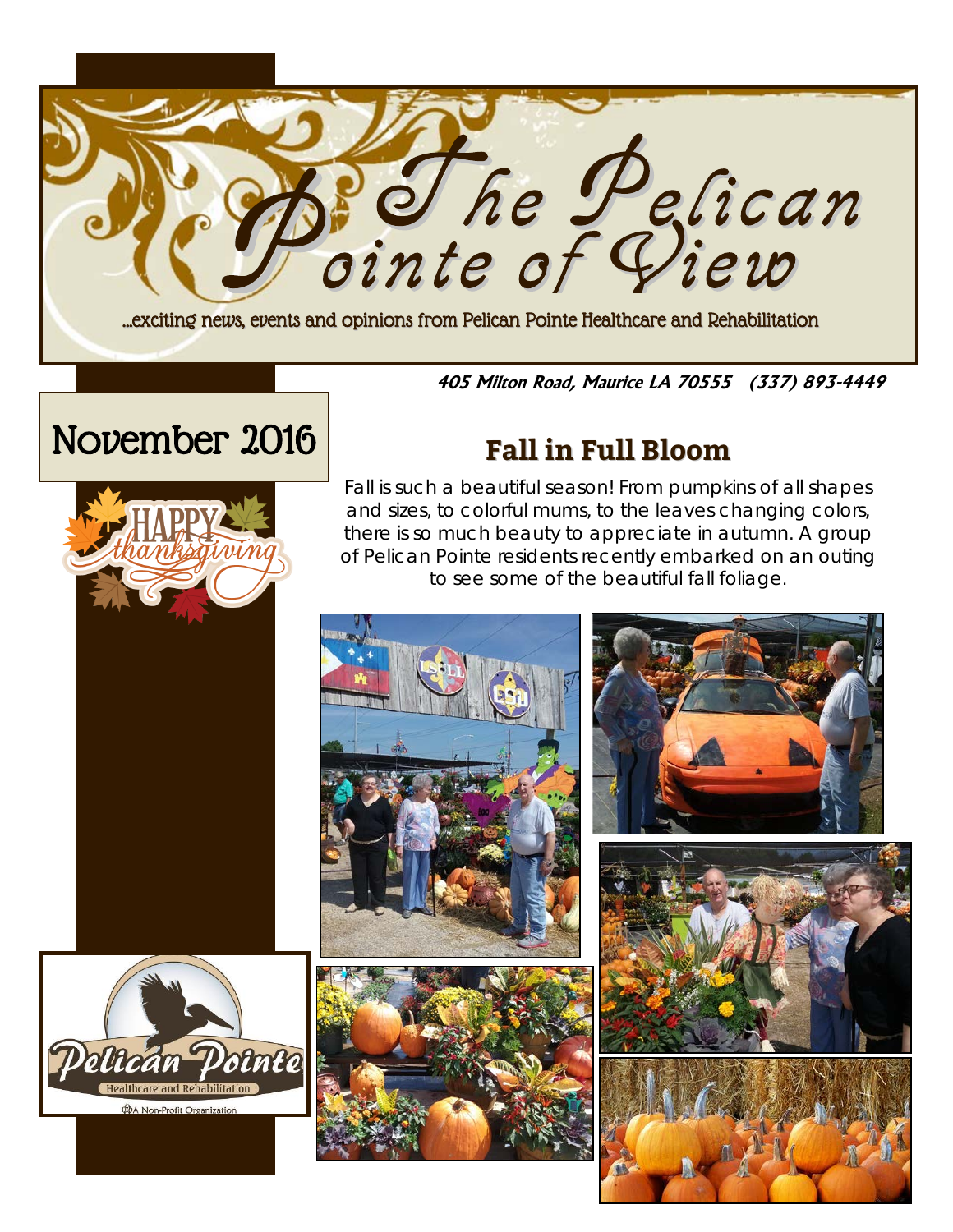## Page 2 *Jhe Pelican Pointe of View*



**Ms. C. Callahan**

### **Resident of the Month**

Ms. Callahan enjoys family visits, bingo, and sharing peace & love.

#### **Dynamic Dietary Staff**

Pelican Pointe celebrated our fantastic dietary department during National Dietary Week last month. During this celebration, we also wished dietary department team member Ms. Goodie a happy retirement. You will be missed, Ms. Goodie! We wish you all the best.





#### **Residents**

| J. Brown     | 11/07 |
|--------------|-------|
| R. Roosevelt | 11/20 |
| A. Leblanc   | 11/18 |
| J. Vercher   | 11/21 |
| D. Miller    | 11/21 |
| N. Vincent   | 11/22 |
| I Hebert     | 11/27 |
| R. Richard   | 11/27 |
| P. Derise    | 11/30 |

#### **Employees**

| Oretta Williams           | 11/02 |
|---------------------------|-------|
| <b>Hailey Montet</b>      | 11/05 |
| <b>Walter LaBauve</b>     | 11/06 |
| Keiocha Andrews           | 11/06 |
| Amanda Rice               | 11/17 |
| Katie Strubb              | 11/22 |
| <b>Emily Delahoussaye</b> | 11/23 |
| <b>Haley Vice</b>         | 11/30 |

Join us for our Fall Family Night Thursday, November 17 5:00 to 7:00 pm

### **Best Boss Around**

Pelican Pointe celebrated Administrator Todd Cole last month for National Boss's Day. Thank you for being such a wonderful boss, Todd, and for making Pelican Pointe a great place to work!

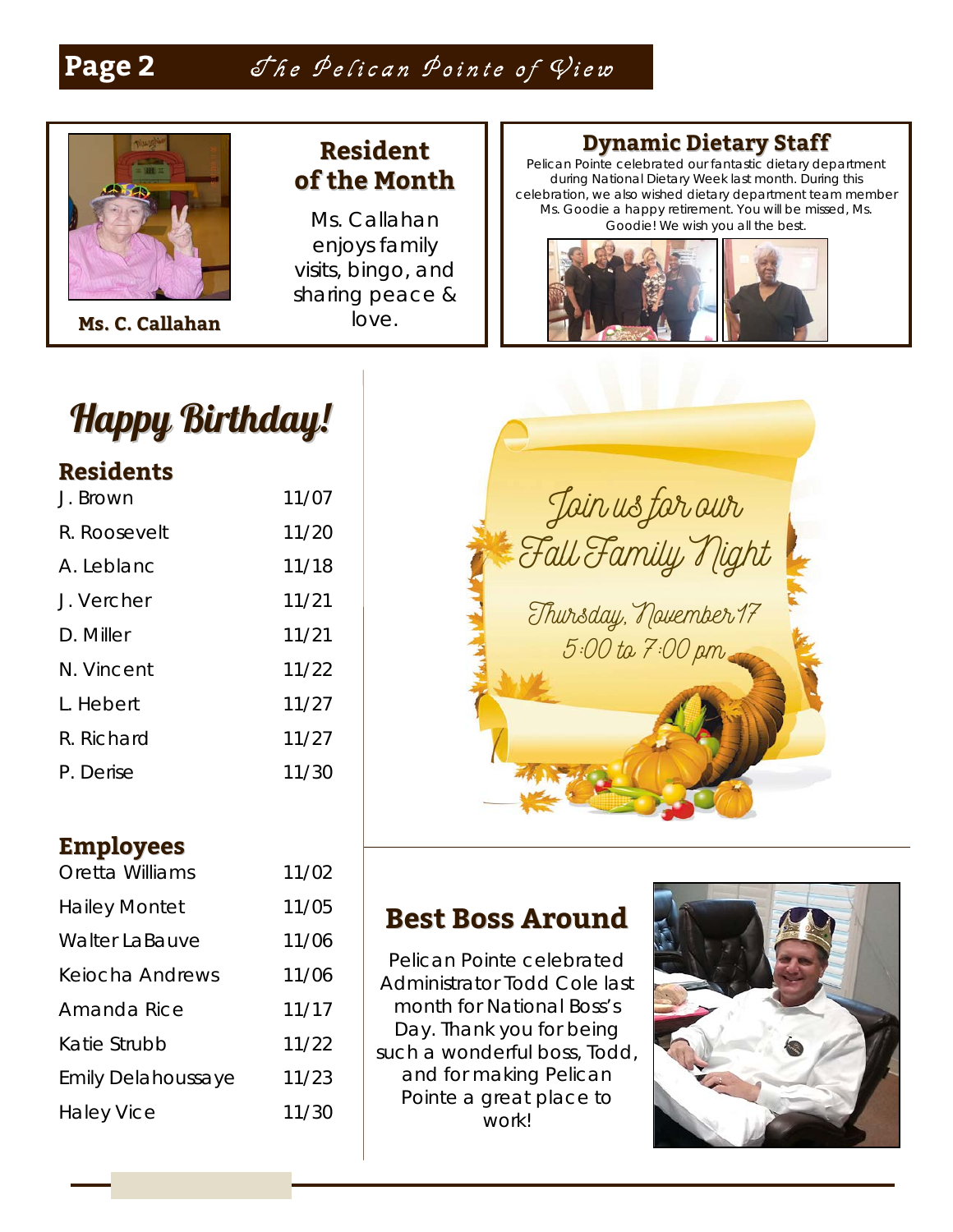## Page 2 The Pelican Pointe of View



**BBQ Ribs Twice Baked Potato Eggplant Casserole Pecan Pie Strawberry Shortcake**

# **Popcorn Party**

Pelican Pointe was *popping* with activities as we celebrated National Popcorn Month in October. Residents enjoyed popping popcorn and making popcorn balls for the occasion. They were delicious! We had a blast with this "national holiday"!









### **Don't Forget:**

**November is National Alzheimer's Disease Awareness Month.** 

**Wear purple this month to show your support for the 5.4 million people living with Alzheimer's disease.** 





**Resident Reminder: Resident funds are available at nurse station on weekends.**